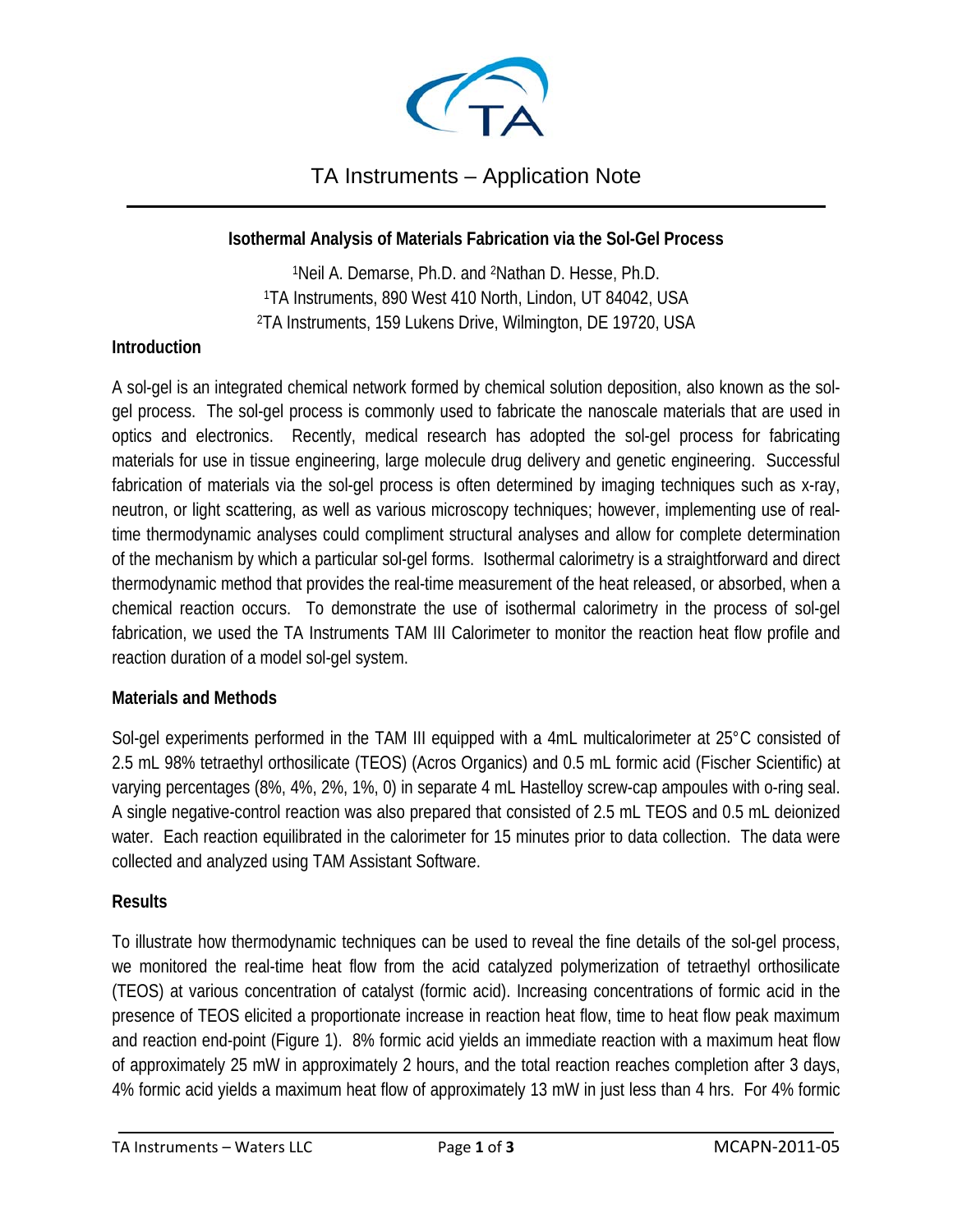

# TA Instruments – Application Note

\_\_\_\_\_\_\_\_\_\_\_\_\_\_\_\_\_\_\_\_\_\_\_\_\_\_\_\_\_\_\_\_\_\_\_\_\_\_\_\_\_\_\_\_\_\_\_\_\_\_\_\_\_\_\_\_\_\_\_\_\_\_\_\_\_\_\_\_\_\_\_\_\_\_\_\_\_\_\_\_\_\_ acid-TEOS reaction, the time to reaction completion is equivalent to the sample of 8% formic acid-TEOS; however, the 4% formic reaction shows increased resolution of the initial reaction period from zero to 1 day. TEOS reactions with both 2% and 1% formic acid display a much slower initiation period (1 day and 2 days, respectively). This is followed by a putative autocatalytic event that peaks at approximately 11mW in approximately 1 ¼ days (2% formic acid) and 7 mW in approximately 2 ¼ days (1% formic acid). The control experiment with TEOS and no formic acid shows a constant zero heat flow signal indicating no reaction. Thus, proof that the reactions present in the other samples are the result of the acid catalyzed sol-gel reaction. Integration of the peaks corresponding to each of the reactions in TAM Assistant Software yielded average heat value of 263.6  $\pm$  1.9 Joules, indicating each sample ran to completion. Integrating the area under each reaction over the duration of the measurement was performed by using the linear integration function of TAM Assistant software.



8%) of the formic acid catalyst with the TAM III Calorimeter. Peak heat flow (mW) for each sample indicates the maximum reaction heat produced at a particular time (days).